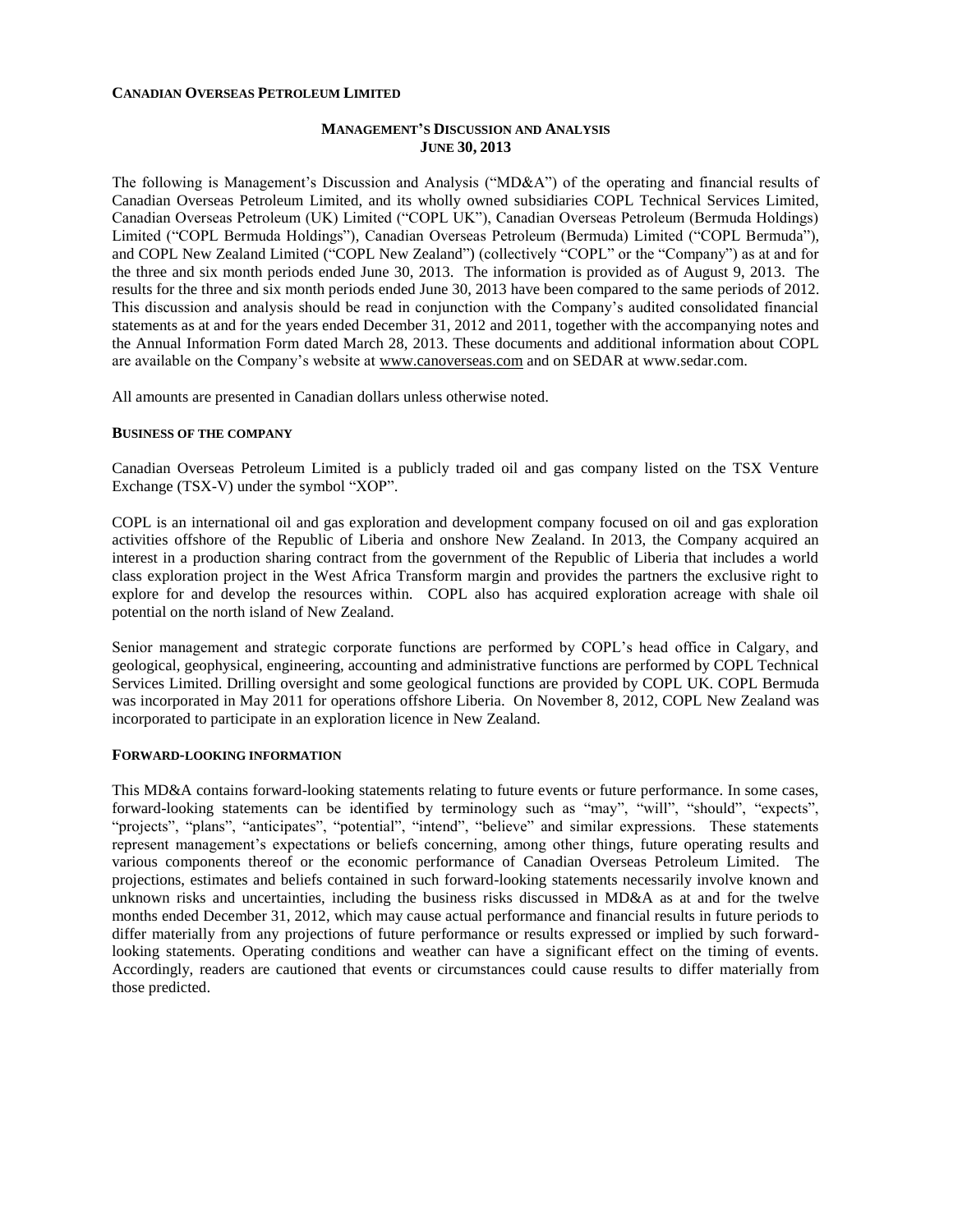### **FORWARD-LOOKING INFORMATION (CONTINUED)**

Forward-looking statements included or incorporated by reference in this document include statements with respect to:

- the Company's current strategy to establish and grow an oil and gas business (the "Business of the Company", "Overview", "Outlook", and "Liquidity and Capital Resources" sections);
- the Company's ability to raise capital and obtain the financing necessary to develop profitable oil operations (the "Overview", "Outlook" and "Liquidity and Capital Resources" sections); and
- the Company's ability to manage its financial and operational risks (the "Overview", "Financial Instruments" and "Liquidity and Capital Resources" sections).

The Company's MD&A and AIF for the year ended December 31, 2012 describe major risks, material assumptions and other factors related to forward-looking statements that could influence actual results and are incorporated herein by reference. These risks, assumptions and other factors have been provided for readers to gain a more complete perspective on COPL's future operations. However, readers should be cautioned that the list of factors is not exhaustive and that this information may not be appropriate for other purposes. Forwardlooking statements included or incorporated by reference in this MD&A are valid only as at the date of this MD&A, and the Company does not intend to update or revise these forward-looking statements except as required by applicable securities laws. The forward-looking statements contained in this MD&A are expressly qualified by this cautionary statement.

## **OVERVIEW \***

In the second quarter of 2013, the Company completed transactions related to the offshore interest in Liberia, performed some geological analysis in respect of its exploration project in New Zealand and evaluated other oil and gas prospects.

## *Liberia*

On April 5, 2013, the closing and completion of previously announced transactions between the Company's subsidiary COPL Bermuda occurred; first with Peppercoast Petroleum plc ("Peppercoast"), and second with ExxonMobil Exploration and Production Liberia Limited ("ExxonMobil"). The closing of the transactions followed the ratification of the Production Sharing Contract ("PSC"), governing Block LB-13 offshore Liberia, by the Liberian Legislature. The Company was obliged to repay USD\$7.2 million to ExxonMobil within 75 days of closing in respect of closing payments made by ExxonMobil to the Government of Liberia on behalf of COPL Bermuda. In June the Company did not make the payment of USD\$7.2 million to ExxonMobil. As a result, the Company holds a 17% working interest in Block LB-13, with the remaining 83% being held by ExxonMobil, who is also the operator under this license.

## *Financing*

On July 25, 2013, the Company closed a short form prospectus offering of 30,000,000 common shares issued at \$0.20 per share for gross proceeds of \$6.0 million. The agents' commission was 6.5% of the gross proceeds of the offering. Other expenses related to the offering are estimated at \$0.3 million. The net proceeds of approximately \$5.3 million will be used mainly to finance the Company's general and administrative costs.

*\* This section contains forward-looking information. Please see the "Forward-looking Information" section (at the beginning of this document) for a discussion of risks and uncertainties relating to such information.*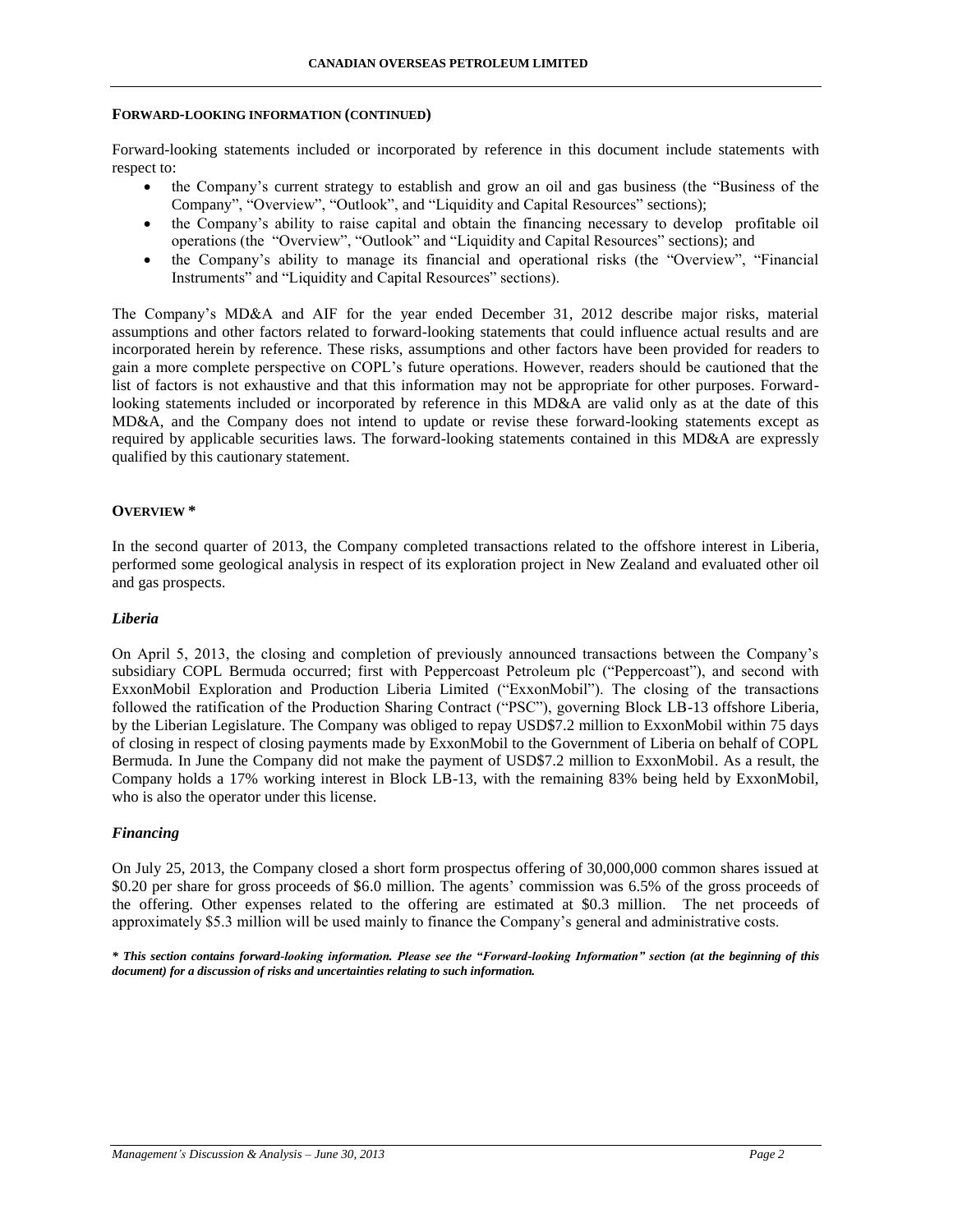### **FINANCIAL SUMMARY**

During the second quarter of 2013, the Company finalized the Liberia transactions, performed some geological analysis in respect of its exploration project in New Zealand and evaluated other oil and gas prospects. Prelicence costs relating to the Liberia project were approximately \$67,000 and \$0.4 million for the three and six month periods ended June 30, 2013 compared to \$0.9 million and \$1.3 million for the three and six month periods ended June 30, 2012, respectively. The exploration recovery of approximately \$51,000 and \$72,000 for the three and six month periods ended June 30, 2013 relates to recovery of prior year exploration expenses related to the UK Bluebell prospect, compared to approximately \$0.2 million and \$8.4 million recorded as exploration expenses in the same period in 2012, respectively.

General and administrative costs were consistent with prior periods at \$2.0 million and \$3.9 million for the three and six month periods ended June 30, 2013 (net of \$0.1 million and \$0.3 million of costs allocated to exploration projects, respectively) compared to \$2.1 million and \$3.7 million for the three and six month periods ended June 30, 2012 (net of \$0.2 million and \$0.6 million of costs allocated to exploration projects, respectively). The Company recognized interest income of \$2,000 and \$7,000 for the three and six month periods ended June 30, 2013, compared to \$13,000 and \$32,000 for the three and six month periods ended June 30, 2012, respectively. There was nil interest expenses for the first half of 2013, compared to \$6,000 for the three month period and \$10,000 for the six month period ended June 30, 2012. A foreign exchange gain of \$0.3 million and \$0.6 million were recorded for the three and six month periods ended June 30, 2013, compared to a \$77,000 and \$38,000 foreign exchange gain for the same periods ended June 30, 2012, respectively. As a result, the Company's loss amounted to \$1.6 million and \$3.7 million for the three and six month periods ended June 30, 2013 compared to losses of \$3.1 million and \$13.3 million for the same periods in 2012.

As at June 30, 2013, the Company's cash and cash equivalents amounted to \$0.7 million. Cash used in investing activities amounted \$0.4 million for the six months ended June 30, 2013 compared to \$0.5 million received for the six months ended June 30, 2012. Cash used in operating activities amounted to \$3.3 million for the six months ended June 30, 2013 compared to \$45.9 million for the same period in 2012.

## **OUTLOOK \***

The Company's strategy is to establish and grow its oil and gas business by farming into, and/or acquiring interests in, exploration, unappraised and/or undeveloped assets.

The Company's short-term operations will focus on:

- working with ExxonMobil to share COPL's geological work;
- evaluating the New Zealand property; and
- evaluating opportunities in West Africa and elsewhere.

Currently the Company does not have material cash inflows and/or adequate financing to develop profitable operations. The Company is pursuing exploration projects that, if successful, will require substantial additional financing before they are able to generate positive cash flows. Accordingly, the Company's continued successful operation is dependent on its ability to obtain additional financing. No assurance can be provided that the Company will raise the required levels of financing.

*\* This section contains forward-looking information. Please see the "Forward-looking Information" section (at the beginning of this document) for a discussion of risks and uncertainties relating to such information.*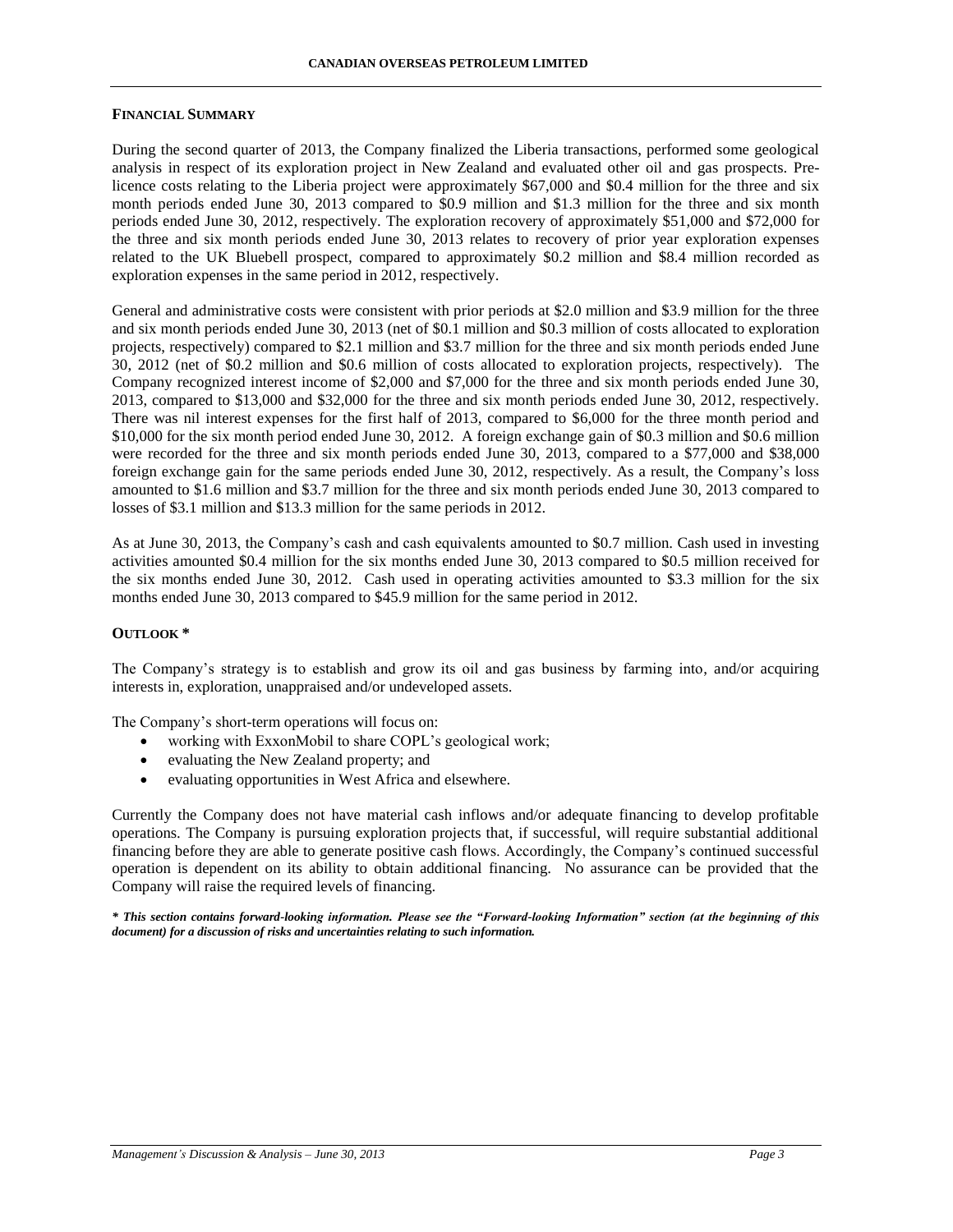## **SELECTED ANNUAL INFORMATION**

## **NET INCOME AND CASH FLOWS FROM OPERATING ACTIVITIES**

The following table summarizes the Company's financial results for the three and six month periods ended June 30, 2013 and 2012:

| (\$\\ 000\, 000\, 000\, 000\, 000\, 000\, 000\, 000\, 000\, 000\, 000\, 000\, 000\, 000\, 000\, 000\, 000\, 000 | Three months<br>ended<br>June 30, 2013 |              | <b>Three months</b><br>ended<br>June 30, 2012 |             | Six months<br>ended<br>June 30, 2013 |             | Six months<br>ended<br>June 30, 2012 |             |
|-----------------------------------------------------------------------------------------------------------------|----------------------------------------|--------------|-----------------------------------------------|-------------|--------------------------------------|-------------|--------------------------------------|-------------|
| Services to third parties                                                                                       | \$                                     |              | \$                                            | 63          | \$                                   |             | \$                                   | 110         |
| Administrative expenses                                                                                         |                                        | 1,931        |                                               | 2,144       |                                      | 3,883       |                                      | 3,682       |
| Exploration (recovery)/expense                                                                                  |                                        | (51)         |                                               | 221         |                                      | (72)        |                                      | 8,444       |
| Pre-license costs                                                                                               |                                        | 67           |                                               | 889         |                                      | 433         |                                      | 1,346       |
| Interest income                                                                                                 |                                        | $\mathbf{2}$ |                                               | 13          |                                      | 7           |                                      | 32          |
| Foreign exchange gain                                                                                           |                                        | 319          |                                               | 77          |                                      | 587         |                                      | 38          |
| Loss                                                                                                            |                                        | (1,641)      |                                               | (3,131)     |                                      | (3,680)     |                                      | (13, 339)   |
| Per share loss                                                                                                  | \$                                     | (0.01)       | \$                                            | (0.01)      | S                                    | (0.01)      | \$                                   | (0.05)      |
| Cash used in operating activities                                                                               | \$                                     | (1, 566)     | \$                                            | (11,460)    | \$                                   | (3,349)     | \$                                   | (45, 855)   |
| Outstanding common shares at                                                                                    |                                        |              |                                               |             |                                      |             |                                      |             |
| June $30$                                                                                                       | 284,016,939                            |              | 284,016,939                                   |             | 284,016,939                          |             | 284,016,939                          |             |
| Weighted average - basic                                                                                        |                                        | 284,016,939  |                                               | 284,016,939 |                                      | 284,016,939 |                                      | 284,016,939 |

For the three and six month periods ended June 30, 2013, the Company recovered \$51,000 and \$72,000 of its 2012 exploration expenses as compared to spending \$0.2 million and \$8.4 million in exploration expenses recorded for the same periods in 2012, respectively. These exploration expenses and cost recovery relate to the UK prospect Bluebell for which an exploration well was drilled in March 2012 and commercial reserves were not discovered.

Pre-licence costs of \$67,000 and \$0.4 million for the three and six month periods ended June 30, 2013 (\$0.9) million and \$1.3 million for the same periods in 2012) relate to the Liberia project for which transactions were completed in April of 2013.

## **COMPARATIVE FINANCIAL POSITION ITEMS**

The following table summarizes the Company's financial position as at June 30, 2013, March 31, 2013 and December 31, 2012:

| $(S 000's)$ except per share      | <b>June 30,</b><br>2013 | March 31,<br>2013 | December 31,<br>2012 |
|-----------------------------------|-------------------------|-------------------|----------------------|
| Cash and cash equivalents         | \$<br>654               | \$<br>2,321       | 4,374<br>S           |
| Current assets                    | 870                     | 2,630             | 4,823                |
| Exploration and evaluation assets | 16,463                  | 251               |                      |
| Deposit for seismic data          |                         | 15,234            | 14,924               |
| <b>Current liabilities</b>        | 4,175                   | 3,437             | 3,194                |
| Share capital                     | 100,768                 | 100,768           | 100,768              |
| Shareholders' equity              | 13,408                  | 14,935<br>\$      | 16,820<br>S          |

Exploration and evaluation assets of \$0.2 million relate to the New Zealand project and \$16.2 million relate to the Liberia project as at June 30, 2013 (which as at March 31, 2013 and December 31, 2012 was classified as a deposit for seismic data of \$15.2 million and \$14.9 million, respectively).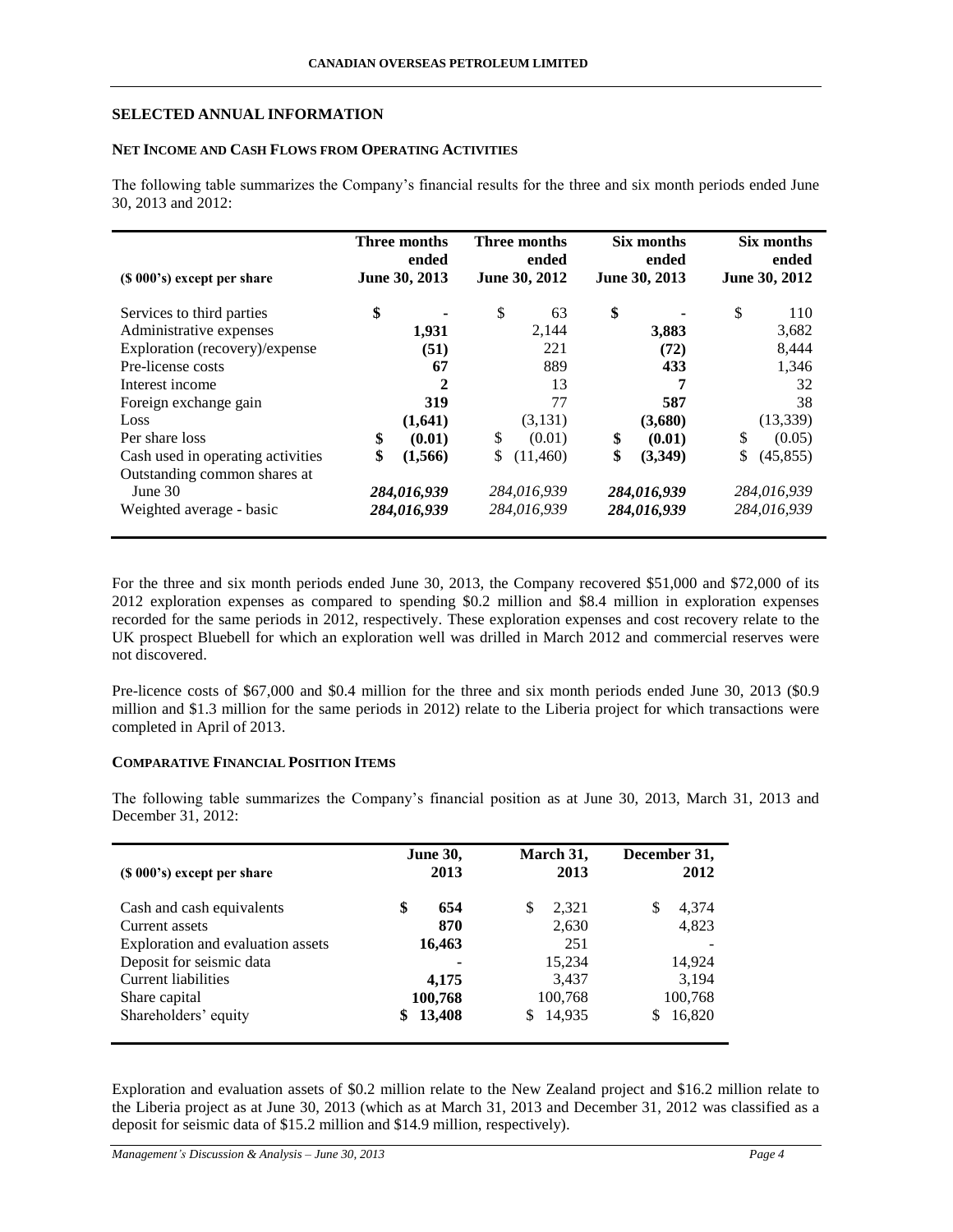## **ADDITIONAL DISCLOSURE FOR VENTURE ISSUERS WITHOUT SIGNIFICANT REVENUE**

The Company is a TSX Venture issuer that has not had significant revenue from operations in either of its last two financial years. In accordance with National Instrument 51-102, additional disclosure on material costs is presented below.

|                                  | Three months  | ended   | Three months  | ended   |               | Six months<br>ended |               | Six months<br>ended |
|----------------------------------|---------------|---------|---------------|---------|---------------|---------------------|---------------|---------------------|
| $(S\ 000's)$                     | June 30, 2013 |         | June 30, 2012 |         | June 30, 2013 |                     | June 30, 2012 |                     |
| Administrative:                  |               |         |               |         |               |                     |               |                     |
| Payroll and related costs        | \$            | 688     | \$            | 680     | \$            | 1,344               | \$            | 1,353               |
| External directors' fees and     |               |         |               |         |               |                     |               |                     |
| related costs                    |               | 171     |               | 198     |               | 399                 |               | 345                 |
| Consulting services              |               | 177     |               | 237     |               | 303                 |               | 459                 |
| Professional services            |               | 550     |               | 749     |               | 1,277               |               | 1,218               |
| Travel expenses                  |               | 162     |               | 128     |               | 296                 |               | 262                 |
| Office expenses                  |               | 239     |               | 252     |               | 460                 |               | 509                 |
| Stock exchange and transfer      |               |         |               |         |               |                     |               |                     |
| agent fees                       |               | 30      |               | 3       |               | 67                  |               | 50                  |
| Other general and administrative |               | 47      |               | 53      |               | 82                  |               | 102                 |
| Costs allocated to exploration   |               |         |               |         |               |                     |               |                     |
| projects                         |               | (133)   |               | (156)   |               | (345)               |               | (616)               |
| Total administrative             |               | \$1,931 |               | \$2,144 |               | \$3,883             |               | \$3,682             |
| Capitalized exploration and      |               |         |               |         |               |                     |               |                     |
| evaluation costs                 | \$            | 16,212  |               | \$49    | \$            | 16,463              | \$            | 122                 |

### **FINANCIAL INSTRUMENTS\***

The Company's financial instruments consist of cash, short-term deposits, bankers' acceptances, credit card and other deposits, loans, accounts receivable, as well as accounts payable and accrued liabilities. It is management's opinion that the Company is not currently exposed to significant interest and/or credit risks arising from these financial instruments and that the fair value of these financial instruments approximates their carrying value.

As the Company's current activities are carried out in Liberia, New Zealand and the UK, significant amounts are transacted in or referenced to currencies other than the Canadian dollar, including the British Pound, U.S. dollar and NZ dollar. As a result, fluctuations in the exchange rates between the Canadian dollar, British Pound, U.S. dollar and NZ dollar can have a significant effect on the Company's financial position and its reported results. To mitigate a portion of its exposure and to the extent it is feasible, the Company keeps its funds in currencies applicable to its known short-tem commitments. No assurance can be given that such management of risk exposure will offset and/or eliminate the foreign exchange fluctuations.

## **LIQUIDITY AND CAPITAL RESOURCES \***

As of June 30, 2013, the Company had a working capital deficit of approximately \$3.3 million, shareholders' equity of \$13.4 million and cash of \$0.7 million.

For the three and six months ended June 30, 2013, the Company's cash used in operating activities amounted to \$1.6 million and \$3.3 million, and related mainly to administrative costs.

On July 25, 2013, the Company closed a short form prospectus offering of 30,000,000 common shares issued at \$0.20 per share for gross proceeds of \$6.0 million. The agents' commission was 6.5% of the gross proceeds of the offering. Other expenses related to the offering are estimated at \$0.3 million. The net proceeds of approximately \$5.3 million will be used mainly to finance the Company's general and administrative costs.

*\* This section contains forward-looking information. Please see the "Forward-looking Information" section (at the beginning of this document) for a discussion of risks and uncertainties relating to such information.*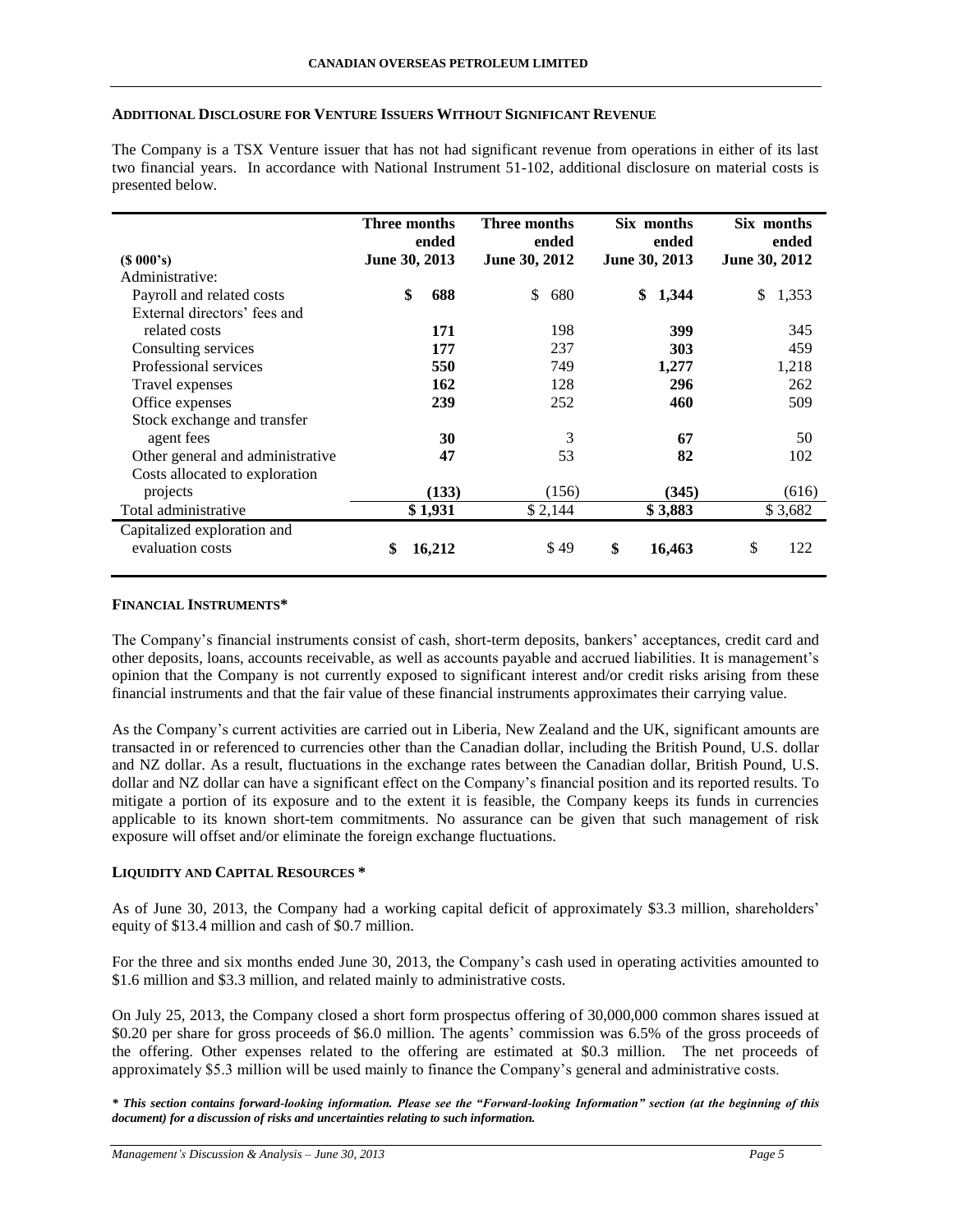## **LIQUIDITY AND CAPITAL RESOURCES \* (CONTINUED)**

Currently, the Company does not have material cash inflows and/or adequate financing to develop profitable operations. The Company is pursuing exploration projects that, if successful, will require substantial additional financing before they are able to generate positive cash flows. Accordingly, the Company's continued successful operations are dependent on its ability to obtain additional financing. No assurance can be provided that the Company will raise the required levels of financing.

*\* This section contains forward-looking information. Please see the "Forward-looking Information" section (at the beginning of this document) for a discussion of risks and uncertainties relating to such information.*

# **SELECTED QUARTERLY INFORMATION**

Eight Most Recent Quarters:

| $(S\ 000's)$                        | June 30, 2013 | <b>March 31, 2013</b> | <b>December 31, 2012</b> | <b>September 30, 2012</b> |
|-------------------------------------|---------------|-----------------------|--------------------------|---------------------------|
| Revenue                             |               |                       |                          |                           |
| Loss                                | 1.641         | (2.039)               | (3.562)                  | 39,737                    |
| Loss per share - basic $\&$ diluted | (0.01)        | (0.01)                | (0.01)                   | (0.14)                    |

| (S 000's)                           | June 30, 2012 | <b>March 31, 2012</b> | <b>December 31, 2011</b> | <b>September 30, 2011</b> |
|-------------------------------------|---------------|-----------------------|--------------------------|---------------------------|
| Revenue                             |               | bt                    | 159                      |                           |
| Loss                                | 3,131         | (10.208)              | (42.097)                 | (2.208)                   |
| Loss per share - basic $\&$ diluted | (0.01)        | (0.04)                | (0.15)                   | (0.01)                    |

### **ACCOUNTING PRONOUNCEMENTS**

## *Future Accounting Changes*

Changes to future accounting policies, standards and interpretations, as described in Note 3 of the audited consolidated financial statements as at and for the years ended December 31, 2012 and 2011 as well as Note 2 of the unaudited consolidated financial statements as at and for the three and six month periods ended June 30, 2013 and 2012, have not materially changed since December 31, 2012.

## *Critical Accounting Estimates*

Management is required to make judgements, assumptions and estimates in applying the Company's accounting policies and practices, which may have a significant impact on the financial results reported by the Company. The amounts recorded in respect of stock options and share purchase warrants granted are based on the Company's estimation of their fair value, calculated using assumptions regarding the life of the option/warrant, interest rates and volatility. By their nature, these estimates and assumptions are subject to uncertainty, and the actual fair value of option/warrant may differ at any time.